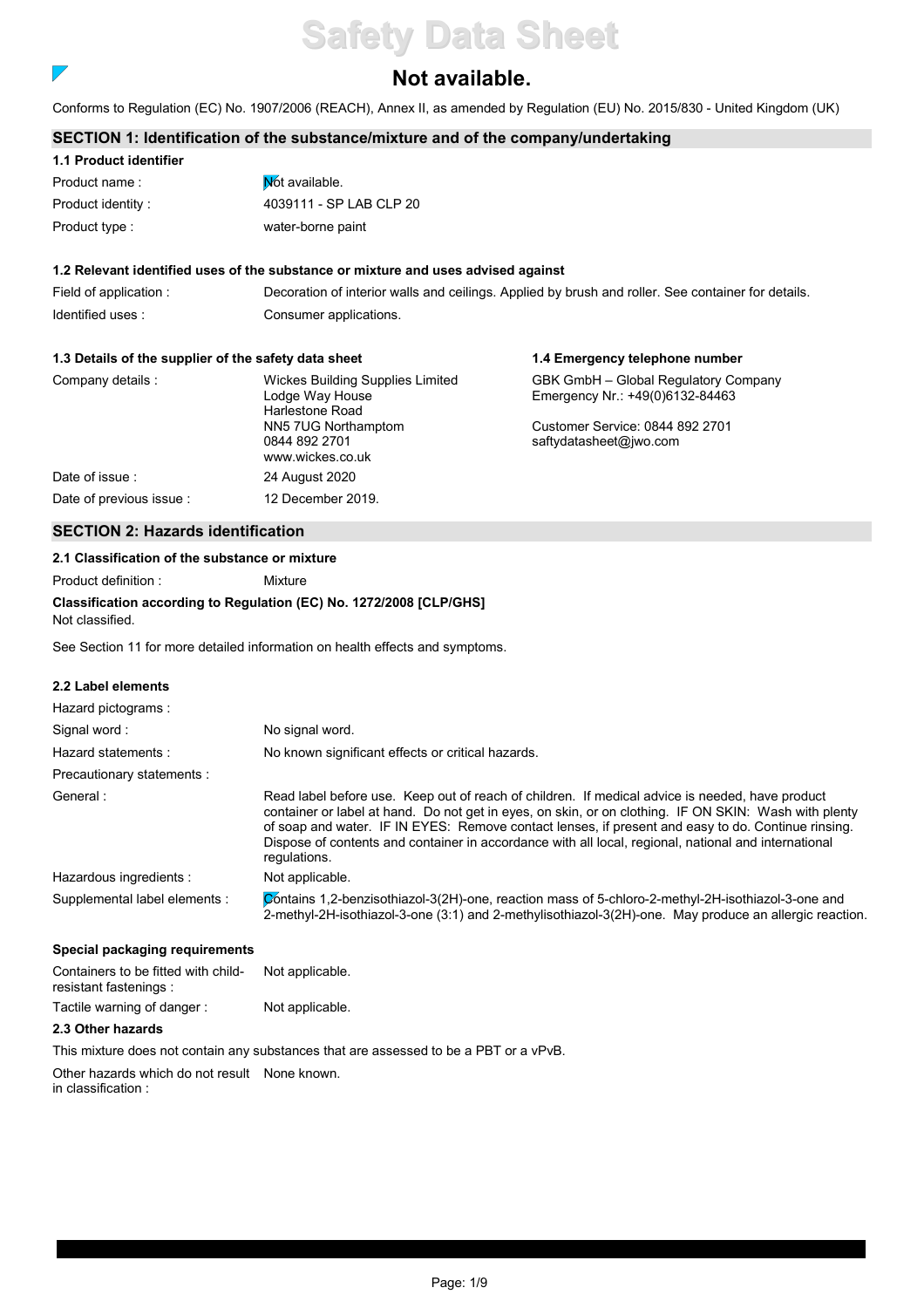

## **3.2 Mixtures**

| Product/ingredient name                                                                               | <b>Identifiers</b>                                                                    | %      | Regulation (EC) No. 1272/2008 [CLP]                                                                                                                                                                                                                                                        | Type  |
|-------------------------------------------------------------------------------------------------------|---------------------------------------------------------------------------------------|--------|--------------------------------------------------------------------------------------------------------------------------------------------------------------------------------------------------------------------------------------------------------------------------------------------|-------|
| $1/2$ -benzisothiazol-3(2H)-one                                                                       | REACH #: 01-2120761540-60  <br>EC: 220-120-9<br>CAS: 2634-33-5<br>Index: 613-088-00-6 | < 0.1  | Acute Tox. 4, H302<br>Skin Irrit. 2, H315<br>Eye Dam. 1, H318<br><b>Skin Sens. 1, H317</b><br>Aquatic Acute 1, H400 (M=1)                                                                                                                                                                  | $[1]$ |
| reaction mass of 5-chloro-2-methyl-<br>2H-isothiazol-3-one and 2-methyl-<br>2H-isothiazol-3-one (3:1) | REACH #: 01-2120764691-48<br>CAS: 55965-84-9<br>Index: 613-167-00-5                   | < 0.06 | Acute Tox. 3, H301<br>Acute Tox. 2, H310<br>Acute Tox. 2, H330<br>Skin Corr. 1C, H314<br>Eye Dam. 1, H318<br>Skin Sens. 1A, H317<br>Aquatic Acute 1, H400 (M=100)<br>Aquatic Chronic 1, H410 (M=100)<br><b>EUH071</b>                                                                      | $[1]$ |
| 2-methylisothiazol-3(2H)-one                                                                          | REACH #: 01-2120761540-60<br>EC: 220-239-6<br>CAS: 2682-20-4<br>Index: 613-326-00-9   | < 0.01 | Acute Tox. 3, H301<br>Acute Tox. 3, H311<br>Acute Tox. 2, H330<br>Skin Corr. 1B, H314<br>Eye Dam. 1, H318<br>Skin Sens. 1A, H317<br>Aquatic Acute 1, H400 (M=10)<br>Aquatic Chronic 1, H410 (M=1)<br><b>EUH071</b><br>See Section 16 for the full text of the H statements declared above. | $[1]$ |

 $\overline{\phantom{a}}$ 

There are no additional ingredients present which, within the current knowledge of the supplier and in the concentrations applicable, are classified as hazardous to health or the environment and hence require reporting in this section.

Biocides deplete naturally during the paint production process. The concentrations shown above, are before this depletion has taken place. Test have been conducted, either on the actual batches or equivalent production batches. These tests show that post-production concentration is below the classification threshold.

## **Type**

[1] Substance classified with a health or environmental hazard

[2] Substance with a workplace exposure limit, see section 8.

[3] Substance meets the criteria for PBT according to Regulation (EC) No. 1907/2006, Annex XIII

[4] Substance meets the criteria for vPvB according to Regulation (EC) No. 1907/2006, Annex XIII

[5] Substance of equivalent concern

[6] Additional disclosure due to company policy

## **SECTION 4: First aid measures**

## **4.1 Description of first aid measures**

| General:                    | In all cases of doubt, or when symptoms persist, seek medical attention. Never give anything by mouth<br>to an unconscious person.                                                                                                                             |
|-----------------------------|----------------------------------------------------------------------------------------------------------------------------------------------------------------------------------------------------------------------------------------------------------------|
| Eye contact :               | Check for and remove any contact lenses. Immediately flush eyes with plenty of water for at least 15<br>minutes, occasionally lifting the upper and lower eyelids. In all cases of doubt, or when symptoms<br>persist, seek medical attention.                 |
| Inhalation:                 | Rémove to fresh air. Keep person warm and at rest. If unconscious, place in recovery position and<br>seek medical advice.                                                                                                                                      |
| Skin contact:               | Remove contaminated clothing and shoes. Wash skin thoroughly with soap and water or use<br>recognized skin cleanser. Do NOT use solvents or thinners.                                                                                                          |
| Ingestion:                  | If swallowed, seek medical advice immediately and show this container or label. Keep person warm<br>and at rest. Do not induce vomiting unless directed to do so by medical personnel. Lower the head so<br>that vomit will not re-enter the mouth and throat. |
| Protection of first-aiders: | No action shall be taken involving any personal risk or without suitable training.                                                                                                                                                                             |

## **4.2 Most important symptoms and effects, both acute and delayed**

| Potential acute health effects |                                                   |
|--------------------------------|---------------------------------------------------|
| Eve contact :                  | No known significant effects or critical hazards. |
| Inhalation:                    | No known significant effects or critical hazards. |
| Skin contact:                  | No known significant effects or critical hazards. |
| Ingestion:                     | No known significant effects or critical hazards. |
| Over-exposure signs/symptoms   |                                                   |
| Eve contact :                  | No specific data.                                 |
| Inhalation:                    | No specific data.                                 |
| Skin contact :                 | No specific data.                                 |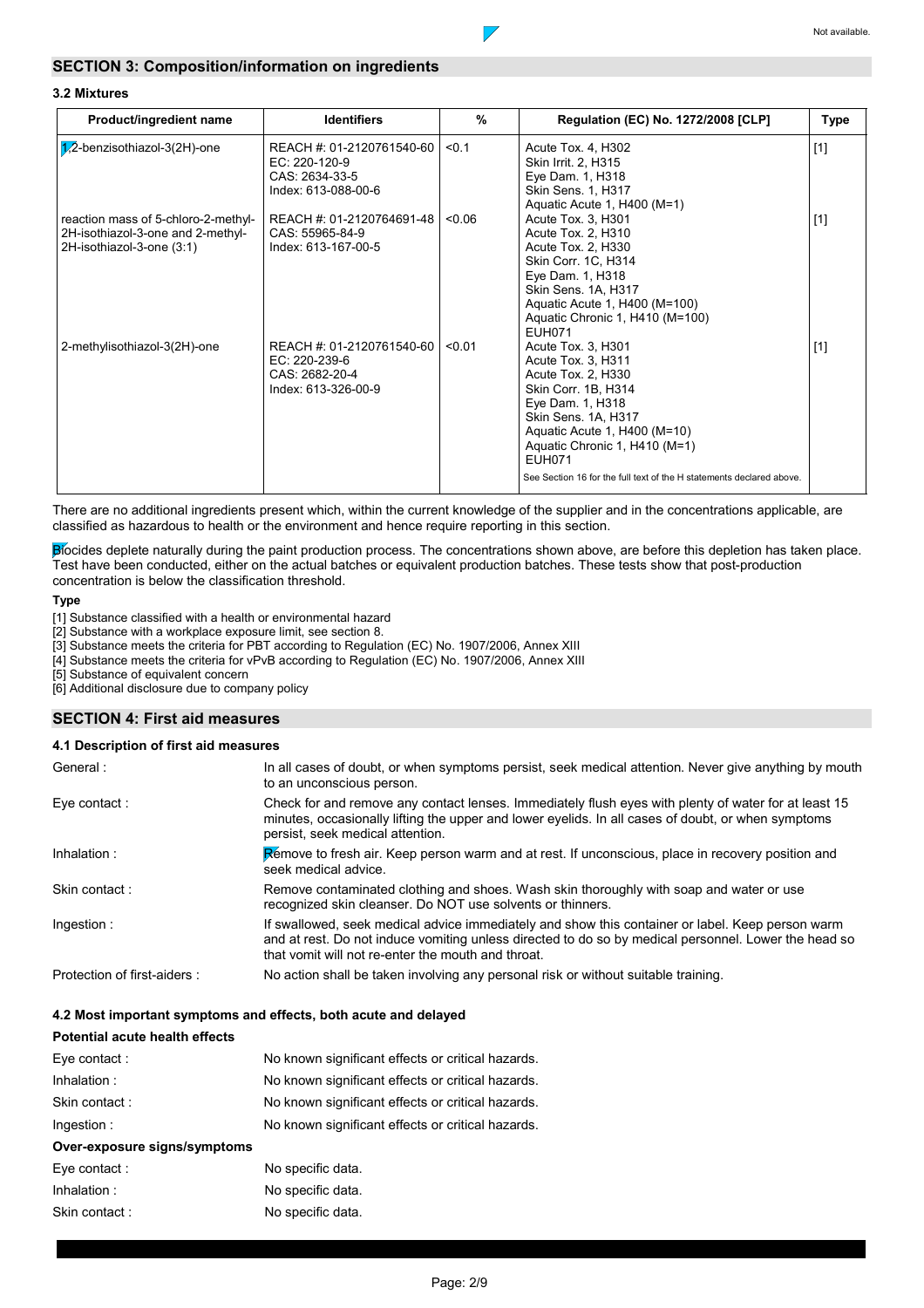## **SECTION 4: First aid measures**

Ingestion :

No specific data.

| Notes to physician :  | Treat symptomatically. Contact poison treatment specialist immediately if large quantities have been |
|-----------------------|------------------------------------------------------------------------------------------------------|
|                       | ingested or inhaled.                                                                                 |
| Specific treatments : | No specific treatment.                                                                               |

 $\overline{\phantom{a}}$ 

Not available.

## **SECTION 5: Firefighting measures**

### **5.1 Extinguishing media**

Extinguishing media : Recommended: alcohol resistant foam, CO<sub>2</sub>, powders, water spray. Not to be used: waterjet.

## **5.2 Special hazards arising from the substance or mixture**

Hazardous combustion products : Decomposition products may include the following materials: carbon oxides metal oxide/oxides Hazards from the substance or mixture : In a fire or if heated, a pressure increase will occur and the container may burst.

### **5.3 Advice for firefighters**

Promptly isolate the scene by removing all persons from the vicinity of the incident if there is a fire. No action shall be taken involving any personal risk or without suitable training. Exposure to decomposition products may cause a health hazard. Cool closed containers exposed to fire with water. Do not release runoff from fire to drains or watercourses. Fire-fighters should wear appropriate protective equipment and self-contained breathing apparatus (SCBA) with a full face-piece operated in positive pressure mode. Clothing for fire-fighters (including helmets, protective boots and gloves) conforming to European standard EN 469 will provide a basic level of protection for chemical incidents.

#### **SECTION 6: Accidental release measures**

## **6.1 Personal precautions, protective equipment and emergency procedures**

Exclude sources of ignition and ventilate the area. Floors may become slippery. Refer to protective measures listed in sections 7 and 8. No action shall be taken involving any personal risk or without suitable training.

### **6.2 Environmental precautions**

Avoid dispersal of spilled material and runoff and contact with soil, waterways, drains and sewers. Inform the relevant authorities if the product has caused environmental pollution (sewers, waterways, soil or air).

### **6.3 Methods and materials for containment and cleaning up**

Stop leak if without risk. Move containers from spill area. Approach release from upwind. Prevent entry into sewers, water courses, basements or confined areas. Wash spillages into an effluent treatment plant or proceed as follows. Contain and collect spillage with noncombustible, absorbent material e.g. sand, earth, vermiculite or diatomaceous earth and place in container for disposal according to local regulations (see Section 13). Contaminated absorbent material may pose the same hazard as the spilled product.

## **6.4 Reference to other sections**

See Section 1 for emergency contact information. See Section 8 for information on appropriate personal protective equipment. See Section 13 for additional waste treatment information.

### **SECTION 7: Handling and storage**

## **7.1 Precautions for safe handling**

Put on appropriate personal protective equipment (see Section 8). Eating, drinking and smoking should be prohibited in areas where this material is handled, stored and processed. Workers should wash hands and face before eating, drinking and smoking. Remove contaminated clothing and protective equipment before entering eating areas. Persons with a history of skin sensitization problems should not be employed in any process in which this product is used. Do not get in eyes or on skin or clothing. Do not ingest. Avoid breathing vapor or mist. Keep in the original container or an approved alternative made from a compatible material, kept tightly closed when not in use. Empty containers retain product residue and can be hazardous. Do not reuse container.

Never use pressure to empty; the container is not a pressure vessel. Always keep in the same material as the supply container. Good housekeeping standards and regular safe removal of waste materials will minimise risks of spontaneous combustion and other fire hazards. The Manual Handling Operations Regulations may apply to the handling of containers of this product. Packs with a volume content of 5 litres or more may be marked with a maximum gross weight. To assist employers the following method of calculating the weight for any pack size is given. Take the pack size volume in litres and multiply this figure by the specific gravity (relative density) value given in section 9. This will give the net weight of the coating in kilograms. Allowance will then have to be made for the immediate packaging to give an approximate gross weight.

## **7.2 Conditions for safe storage, including any incompatibilities**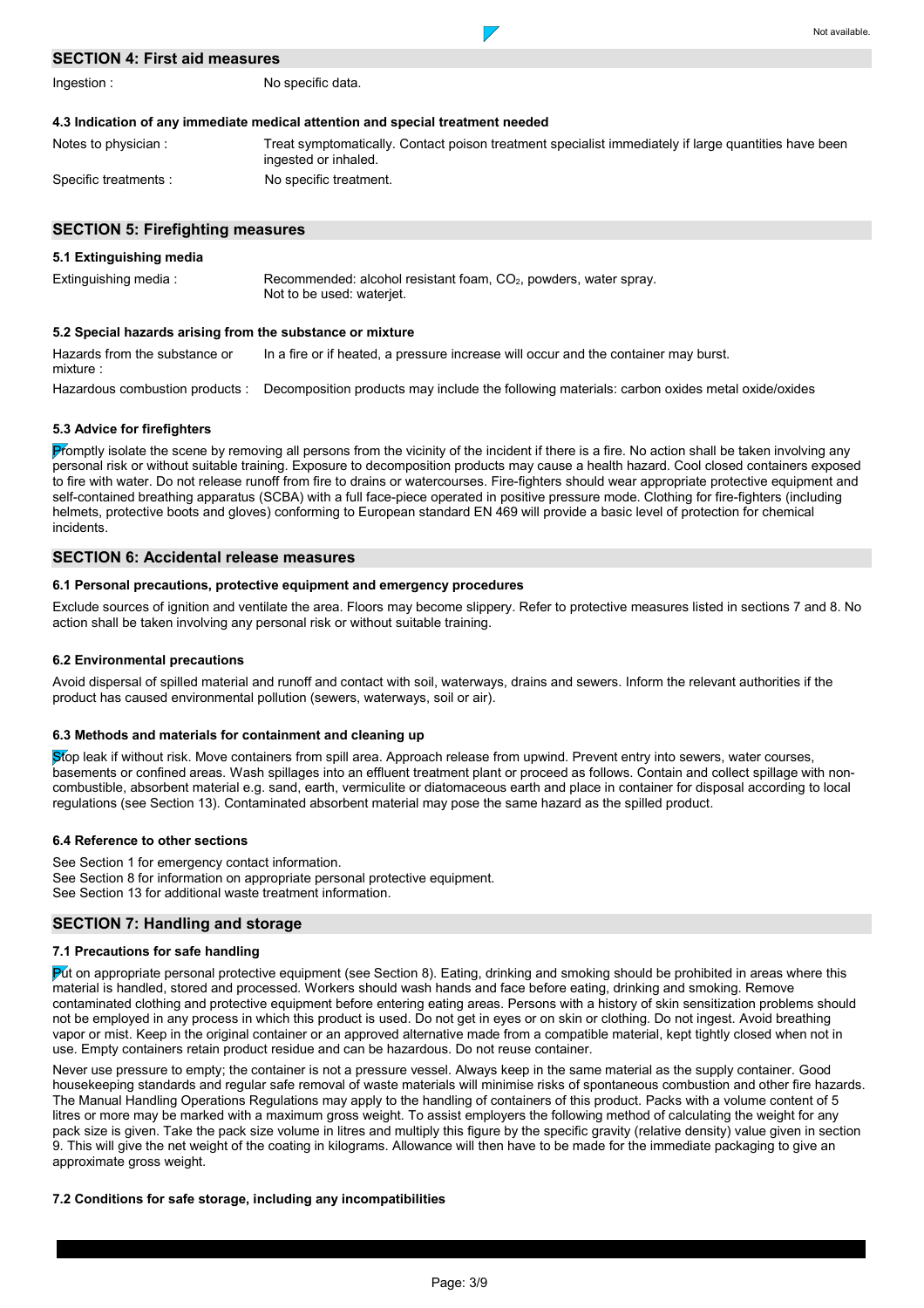## **SECTION 7: Handling and storage**

Store in accordance with local regulations. Store in a cool, well-ventilated area away from incompatible materials and ignition sources. Keep out of the reach of children. Keep away from: Oxidizing agents, strong alkalis, strong acids. No smoking. Prevent unauthorized access. Containers that are opened must be carefully resealed and kept upright to prevent leakage.

Storage : Do not store below the following temperature: 5 °C

## **7.3 Specific end use(s)**

See separate Product Data Sheet for recommendations or industrial sector specific solutions.

## **SECTION 8: Exposure controls/personal protection**

### **8.1 Control parameters**

| Product/ingredient name        | <b>Exposure limit values</b> |
|--------------------------------|------------------------------|
| No exposure limit value known. |                              |

### **Recommended monitoring procedures**

If this product contains ingredients with exposure limits, personal, workplace atmosphere or biological monitoring may be required to determine the effectiveness of the ventilation or other control measures and/or the necessity to use respiratory protective equipment. Reference should be made to monitoring standards, such as the following: European Standard EN 689 (Workplace atmospheres - Guidance for the assessment of exposure by inhalation to chemical agents for comparison with limit values and measurement strategy) European Standard EN 14042 (Workplace atmospheres - Guide for the application and use of procedures for the assessment of exposure to chemical and biological agents) European Standard EN 482 (Workplace atmospheres - General requirements for the performance of procedures for the measurement of chemical agents) Reference to national guidance documents for methods for the determination of hazardous substances will also be required.

## **8.2 Exposure controls**

### **Appropriate engineering controls**

All engineering control measures used to control exposure to hazardous substances must be selected, maintained, examined and tested to meet the requirements of the Control Of Substances Hazardous to Health regulations (COSHH). Similarly all personal protective equipment, including respiratory protective equipment, must be selected, issued and maintained to meet the requirements of COSHH. These requirements include the provision of any necessary information, instruction and training with regard to their use. Special precautions should be taken during surface preparation of pre-1960's paint surfaces over wood and metal as they may contain harmful lead.

Provide adequate ventilation. Where reasonably practicable this should be achieved by the use of local exhaust ventilation and good general extraction. If these are not sufficient to maintain concentrations of solvent vapour below the relevant workplace exposure limits, suitable respiratory protection should be worn. (See personal protection below). Dry sanding, flame cutting and/ or welding of the dry paint film will give rise to dust and/ or hazardous fumes. Wet sanding should be used wherever possible. If exposure cannot be avoided by the provision of local exhaust ventilation, suitable respiratory protective equipment should be worn.

## **Individual protection measures**



| General:                | Gloves must be worn for all work that may result in soiling. Apron/coveralls/protective clothing must be<br>worn when soiling is so great that regular work clothes do not adequately protect skin against contact<br>with the product. Safety eyewear should be used when there is a likelihood of exposure.                                                |
|-------------------------|--------------------------------------------------------------------------------------------------------------------------------------------------------------------------------------------------------------------------------------------------------------------------------------------------------------------------------------------------------------|
| Hygiene measures :      | Wash hands, forearms, and face thoroughly after handling compounds and before eating, smoking,<br>using lavatory, and at the end of day.                                                                                                                                                                                                                     |
| Eye/face protection :   | Safety eyewear complying with an approved standard should be used when a risk assessment<br>indicates this is necessary to avoid exposure to liquid splashes, mists, gases or dusts. If contact is<br>possible, the following protection should be worn, unless the assessment indicates a higher degree of<br>protection: safety glasses with side-shields. |
| Hand protection:        | Wear chemical-resistant gloves (tested to EN374) in combination with 'basic' employee training. The<br>quality of the chemical-resistant protective gloves must be chosen as a function of the specific<br>workplace concentrations and quantity of hazardous substances.                                                                                    |
|                         | Since the actual work situation is unknown. Supplier of gloves should be contacted in order to find the<br>appropriate type. Below listed glove(s) should be regarded as generic advice:                                                                                                                                                                     |
|                         | Recommended: Silver Shield / Barrier / 4H gloves, nitrile rubber, neoprene rubber, butyl rubber, natural<br>rubber (latex), polyvinyl alcohol (PVA), polyvinyl chloride (PVC), Viton®                                                                                                                                                                        |
| Body protection :       | Personal protective equipment for the body should be selected based on the task being performed and<br>the risks involved handling this product.                                                                                                                                                                                                             |
| Respiratory protection: |                                                                                                                                                                                                                                                                                                                                                              |

**Environmental exposure controls**

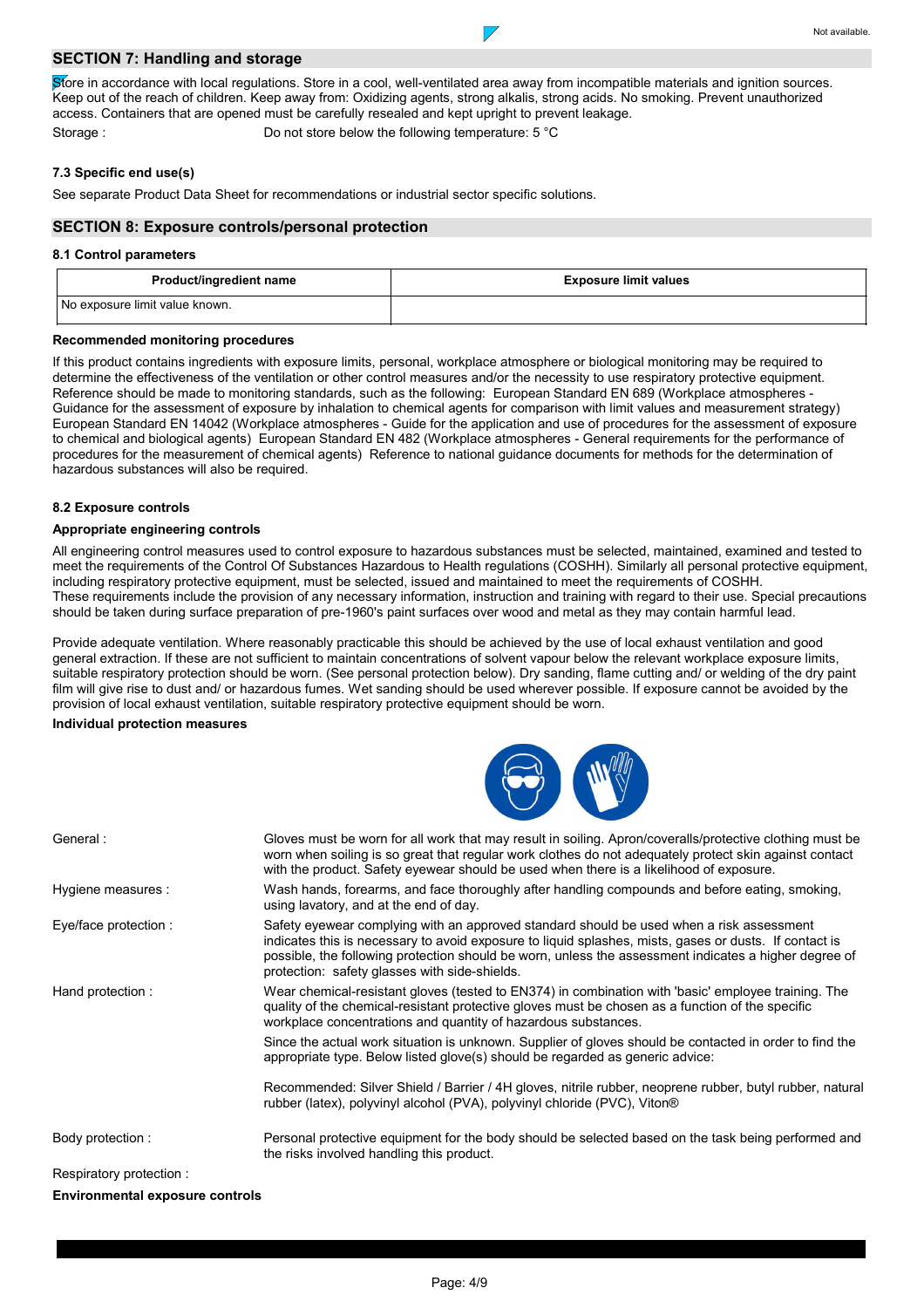## **SECTION 8: Exposure controls/personal protection**

Emissions from ventilation or work process equipment should be checked to ensure they comply with the requirements of environmental protection legislation. In some cases, fume scrubbers, filters or engineering modifications to the process equipment will be necessary to reduce emissions to acceptable levels.

 $\overline{\phantom{a}}$ 

## **SECTION 9: Physical and chemical properties**

## **9.1 Information on basic physical and chemical properties**

| Physical state:                                   | Liquid.                                                              |
|---------------------------------------------------|----------------------------------------------------------------------|
| Odor:                                             | Non-characteristic.                                                  |
| $pH$ :                                            | $7 - 9$                                                              |
| Melting point/freezing point:                     | 0°C This is based on data for the following ingredient: water        |
| Boiling point/boiling range:                      | $100^{\circ}$ C                                                      |
| Flash point:                                      | Non-flammable.                                                       |
| Evaporation rate:                                 | Testing not relevant or not possible due to nature of the product.   |
| Flammability:                                     | Non-flammable.                                                       |
| Upper/lower flammability or<br>explosive limits : | No specific data.                                                    |
| Vapor pressure :                                  | 3.173 kPa This is based on data for the following ingredient: water  |
| Vapor density:                                    | Testing not relevant or not possible due to nature of the product.   |
| Relative density:                                 | $1.3$ g/cm <sup>3</sup>                                              |
| Solubility(ies):                                  | Easily soluble in the following materials: cold water and hot water. |
| Partition coefficient (LogKow):                   | Testing not relevant or not possible due to nature of the product.   |
| Auto-ignition temperature :                       | Testing not relevant or not possible due to nature of the product.   |
| Decomposition temperature :                       | Testing not relevant or not possible due to nature of the product.   |
| Viscosity:                                        | Kinematic (40°C): 1.1 cm <sup>2</sup> /s                             |
| Explosive properties :                            | Testing not relevant or not possible due to nature of the product.   |
| Oxidizing properties :                            | Testing not relevant or not possible due to nature of the product.   |

## **9.2 Other information**

| Solvent(s) $%$ by weight: | Weighted average: 0 %  |
|---------------------------|------------------------|
| Water % by weight :       | Weighted average: 57 % |

## **SECTION 10: Stability and reactivity**

## **10.1 Reactivity**

No specific test data related to reactivity available for this product or its ingredients.

## **10.2 Chemical stability**

The product is stable.

## **10.3 Possibility of hazardous reactions**

Under normal conditions of storage and use, hazardous reactions will not occur.

### **10.4 Conditions to avoid**

No specific data.

## **10.5 Incompatible materials**

Reactive or incompatible with the following materials: acids.

## **10.6 Hazardous decomposition products**

When exposed to high temperatures (i.e. in case of fire) harmful decomposition products may be formed: Decomposition products may include the following materials: carbon oxides metal oxide/oxides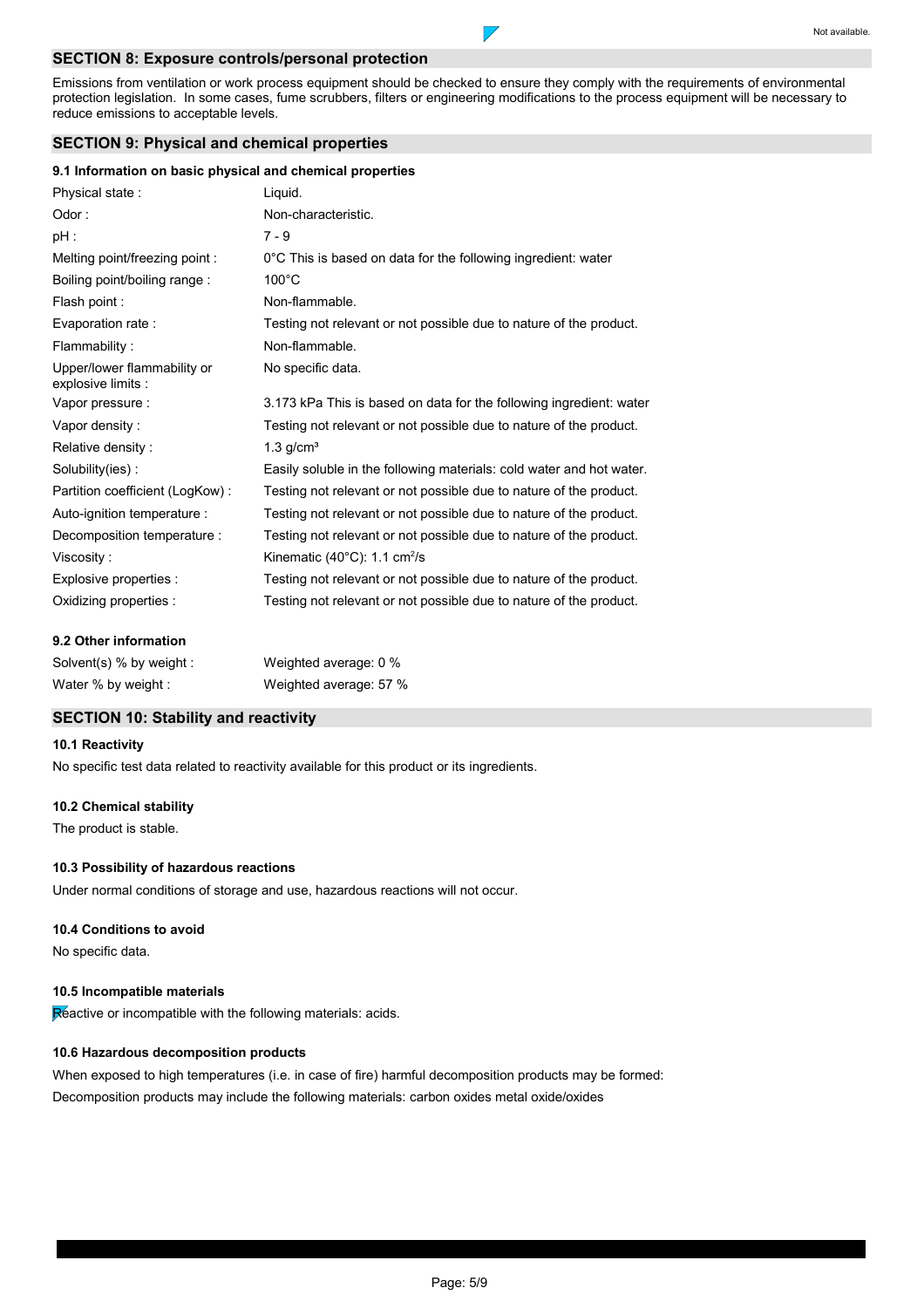## **SECTION 11: Toxicological information**

## **11.1 Information on toxicological effects**

The product has been assessed following the conventional method and is classified for toxicological hazards accordingly. This takes into account, where known, delayed and immediate effects and also chronic effects of components from short term and long term exposure by oral, inhalation and dermal routes of exposure and eye contact.

 $\overline{\phantom{a}}$ 

Repeated or prolonged contact with the mixture may cause removal of natural fat from the skin, resulting in non-allergic contact dermatitis and absorption through the skin.

If splashed in the eyes, the liquid may cause irritation and reversible damage.

## **Acute toxicity**

| Product/ingredient name                                                                               | Result                                                      | <b>Species</b>               | <b>Dose</b>                                     | <b>Exposure</b> |
|-------------------------------------------------------------------------------------------------------|-------------------------------------------------------------|------------------------------|-------------------------------------------------|-----------------|
| $1/2$ -benzisothiazol-3(2H)-one                                                                       | LD50 Oral                                                   | Rat - Male                   | 670 mg/kg                                       |                 |
| reaction mass of 5-chloro-2-methyl-<br>2H-isothiazol-3-one and 2-methyl-<br>2H-isothiazol-3-one (3:1) | LD50 Oral                                                   | Rat                          | 69 mg/kg                                        |                 |
| 2-methylisothiazol-3(2H)-one                                                                          | LC50 Inhalation Dusts and mists<br>LD50 Dermal<br>LD50 Oral | Rat<br>Rat<br>l Rat - Female | $0.11$ mg/l<br>242 mg/kg<br>$183 \text{ mg/kg}$ | 4 hours         |

#### **Acute toxicity estimates**

| Route                                             | <b>ATE value</b> |
|---------------------------------------------------|------------------|
| No known significant effects or critical hazards. |                  |

## **Irritation/Corrosion**

| Product/ingredient name                                                                               | Result                   | <b>Species</b> | <b>Score</b>             | <b>Exposure</b> |
|-------------------------------------------------------------------------------------------------------|--------------------------|----------------|--------------------------|-----------------|
| $\sqrt{1/2}$ -benzisothiazol-3(2H)-one                                                                | Skin - Irritant          | Rabbit         |                          | 4 hours         |
|                                                                                                       | Eyes - Severe irritant   | Rabbit         |                          |                 |
| reaction mass of 5-chloro-2-methyl-<br>2H-isothiazol-3-one and 2-methyl-<br>2H-isothiazol-3-one (3:1) | Skin - Severe irritant   | Human          |                          | 10.01 Percent   |
|                                                                                                       | Skin - Severe irritant   | Rabbit         |                          |                 |
|                                                                                                       | Eyes - Severe irritant   | Rabbit         |                          |                 |
| 2-methylisothiazol-3(2H)-one                                                                          | Skin - Moderate irritant | Rabbit         | $\overline{\phantom{0}}$ |                 |

## **Sensitizer**

| Product/ingredient name                                                                               | <b>Route of exposure</b> | <b>Species</b>      | Result                     |
|-------------------------------------------------------------------------------------------------------|--------------------------|---------------------|----------------------------|
| $\sqrt{7}$ -benzisothiazol-3(2H)-one                                                                  | skin<br>skin             | Guinea pig<br>Mouse | Sensitizing<br>Sensitizing |
| reaction mass of 5-chloro-2-methyl-<br>2H-isothiazol-3-one and 2-methyl-<br>2H-isothiazol-3-one (3:1) | skin                     | Guinea pig          | Sensitizing                |
| 2-methylisothiazol-3(2H)-one                                                                          | skin                     | Guinea pig          | Sensitizing                |

## **Mutagenic effects**

No known significant effects or critical hazards.

### **Carcinogenicity**

No known significant effects or critical hazards.

## **Reproductive toxicity**

No known significant effects or critical hazards.

## **Teratogenic effects**

No known significant effects or critical hazards.

### **Specific target organ toxicity (single exposure)**

Not available.

### **Specific target organ toxicity (repeated exposure)**

Not available.

## **Aspiration hazard**

Not available.

## **Information on the likely routes of exposure**

Routes of entry anticipated: Oral, Dermal, Inhalation.

## **Potential chronic health effects**

Sensitization : Contains reaction mass of 5-chloro-2-methyl-2H-isothiazol-3-one and 2-methyl-2H-isothiazol-3-one (3: 1). May produce an allergic reaction.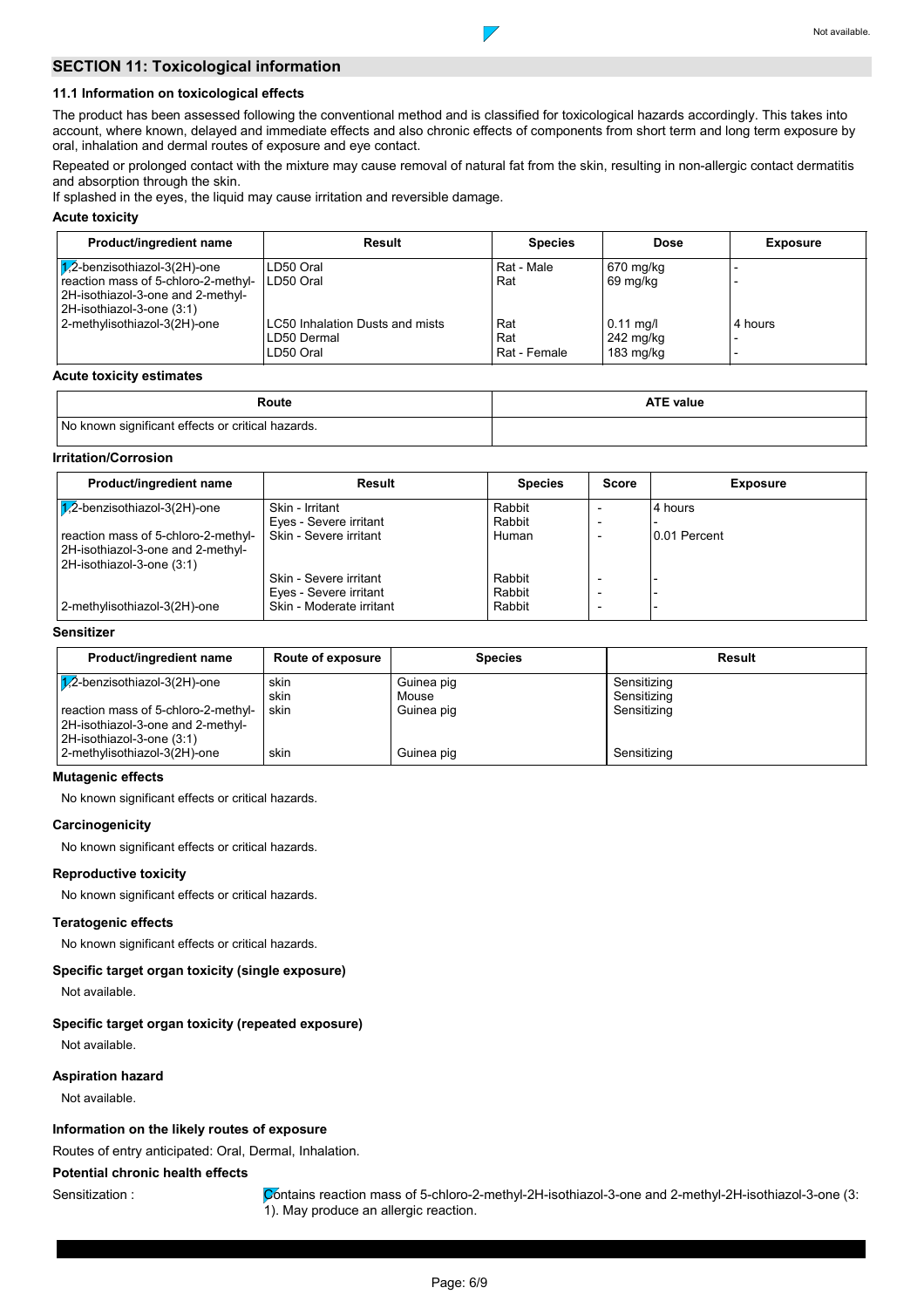## **SECTION 11: Toxicological information**

 $\overline{\phantom{a}}$ 

## **SECTION 12: Ecological information**

## **12.1 Toxicity**

Do not allow to enter drains or watercourses.

| Product/ingredient name                                                                               | Result                              | <b>Species</b>                   | <b>Exposure</b> |
|-------------------------------------------------------------------------------------------------------|-------------------------------------|----------------------------------|-----------------|
| 1/2-benzisothiazol-3(2H)-one                                                                          | Acute EC50 0.11 mg/l                | Algae                            | 72 hours        |
|                                                                                                       | Acute EC50 2.94 mg/l                | Daphnia                          | 48 hours        |
|                                                                                                       | Acute LC50 10 - 20 mg/l Fresh water | Crustaceans - Ceriodaphnia dubia | 48 hours        |
|                                                                                                       | Acute LC50 1.6 mg/l                 | Fish                             | 96 hours        |
| reaction mass of 5-chloro-2-methyl-<br>2H-isothiazol-3-one and 2-methyl-<br>2H-isothiazol-3-one (3:1) | Acute EC50 0.018 mg/l               | Algae                            | 72 hours        |
|                                                                                                       | Acute EC50 0.1 mg/l                 | Daphnia                          | 48 hours        |
|                                                                                                       | Acute LC50 0.188 mg/l               | Fish - Oncorhynchus mykiss       | 96 hours        |
| 2-methylisothiazol-3(2H)-one                                                                          | Acute EC50 0.158 mg/l               | Algae                            | 72 hours        |
|                                                                                                       | Acute EC50 0.063 mg/l               | Algae                            | 96 hours        |
|                                                                                                       | Acute EC50 0.87 mg/l                | Daphnia                          | 48 hours        |
|                                                                                                       | Acute LC50 0.056 ppm Marine water   | Crustaceans - Acartia tonsa      | 48 hours        |
|                                                                                                       | Acute LC50 4.77 mg/l                | Fish                             | 96 hours        |

### **12.2 Persistence and degradability**

| Product/ingredient name                                                                                                                         | Test                     | Result                                               |                   | <b>Dose</b> |                         | <b>Inoculum</b> |
|-------------------------------------------------------------------------------------------------------------------------------------------------|--------------------------|------------------------------------------------------|-------------------|-------------|-------------------------|-----------------|
| $\sqrt{1/2}$ -benzisothiazol-3(2H)-one<br>2-methylisothiazol-3(2H)-one                                                                          |                          | 90 % - Readily - 28 days<br>98 % - Readily - 48 days |                   |             |                         |                 |
| Product/ingredient name                                                                                                                         | <b>Aquatic half-life</b> |                                                      | <b>Photolysis</b> |             | <b>Biodegradability</b> |                 |
| $\sqrt{1/2}$ -benzisothiazol-3(2H)-one<br>reaction mass of 5-chloro-2-methyl-<br>2H-isothiazol-3-one and 2-methyl-<br>2H-isothiazol-3-one (3:1) |                          |                                                      |                   |             | Readily<br>Not readily  |                 |

## **12.3 Bioaccumulative potential**

| <b>Product/ingredient name</b>                                                                       | $LogP_{ow}$ | <b>BCF</b>    | Potential  |
|------------------------------------------------------------------------------------------------------|-------------|---------------|------------|
| $\sqrt{1/2}$ -benzisothiazol-3(2H)-one<br>reaction mass of 5-chloro-2-methyl-2H-isothiazol-3-one and | 1.3<br>- <3 | 6.95<br>< 100 | low<br>low |
| 2-methyl-2H-isothiazol-3-one (3:1)<br>2-methylisothiazol-3(2H)-one                                   | $-0.32$     | 3.16          | low        |

## **12.4 Mobility in soil**

Mobility : Soil/water partition coefficient  $(K_{OC})$ : No known data avaliable in our database. No known data avaliable in our database.

### **12.5 Results of PBT and vPvB assessment**

This mixture does not contain any substances that are assessed to be a PBT or a vPvB.

## **12.6 Other adverse effects**

No known significant effects or critical hazards.

## **SECTION 13: Disposal considerations**

#### **13.1 Waste treatment methods**

The generation of waste should be avoided or minimized wherever possible. Residues of the product is listed as hazardous waste. Dispose of according to all state and local applicable regulations. Waste should not be disposed of untreated to the sewer unless fully compliant with the requirements of all authorities with jurisdiction.

European waste catalogue (EWC) : 08 01 11\*

## **Packaging**

Used containers, drained and/ or rigorously scraped out and containing dried residues of the supplied coating, are categorised as hazardous waste, with EWC code: 15 01 10\*.

If mixed with other wastes, the above waste code may not be applicable.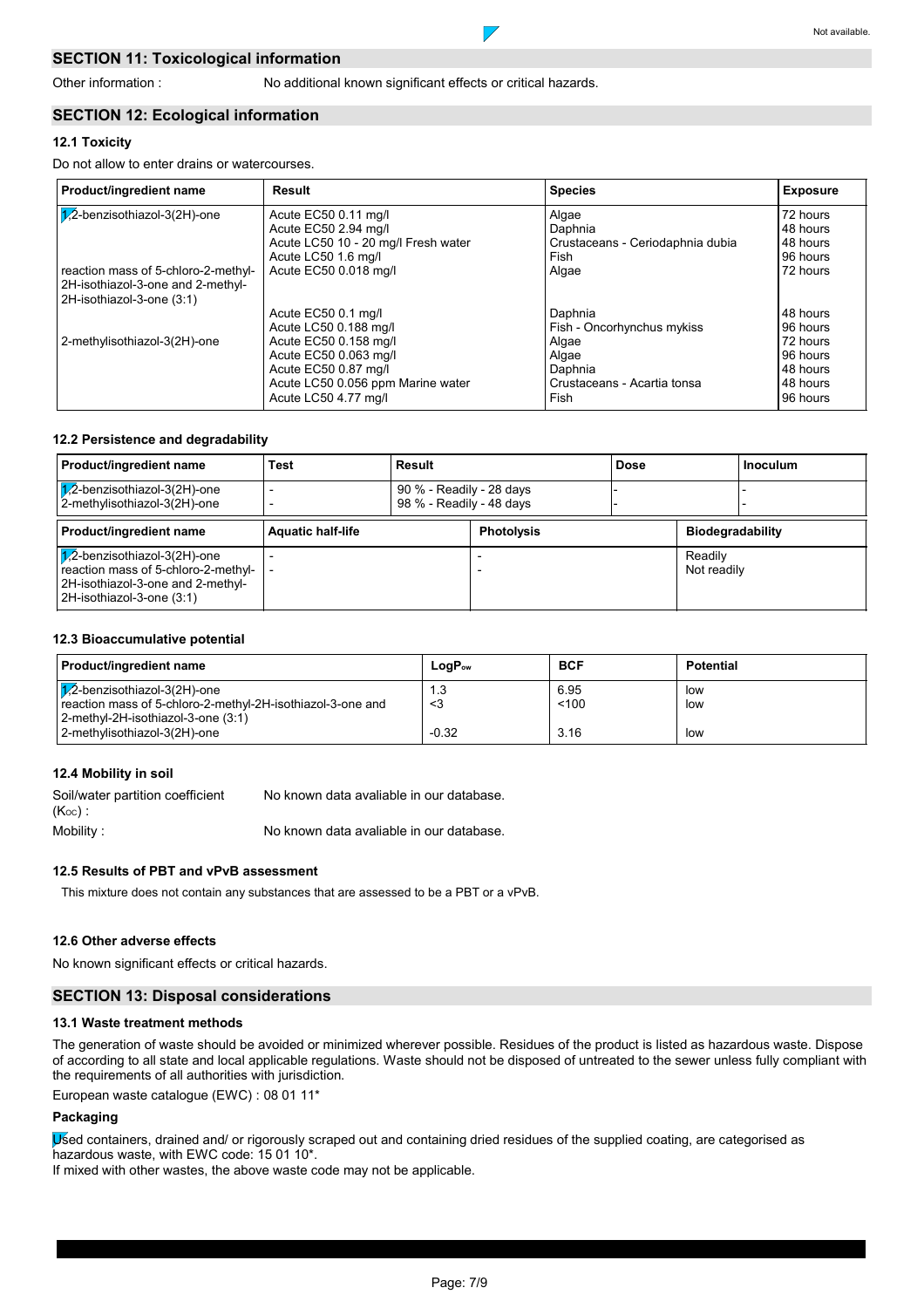## **SECTION 14: Transport information**

Transport may take place according to national regulation or ADR for transport by road, RID for transport by train, IMDG for transport by sea, IATA for transport by air.

 $\overline{\phantom{a}}$ 

|                                | 14.1<br>UN no. | 14.2<br>Proper shipping name | 14.3<br>Transport hazard class(es) | 14.4<br>$PG^*$           | 14.5    | Env* Additional information |
|--------------------------------|----------------|------------------------------|------------------------------------|--------------------------|---------|-----------------------------|
| <b>ADR/RID</b><br><b>Class</b> | Not regulated. |                              | $\overline{\phantom{0}}$           | $\overline{\phantom{a}}$ | $No. -$ |                             |
| <b>IMDG</b><br>Class           | Not regulated. |                              | $\overline{\phantom{0}}$           | $\overline{\phantom{0}}$ | No. -   |                             |
| <b>IATA</b><br><b>Class</b>    | Not regulated. |                              | $\overline{\phantom{0}}$           | $\overline{\phantom{0}}$ | No. -   |                             |

PG\* : Packing group

Env.\* : Environmental hazards

## **14.6 Special precautions for user**

**Transport within user's premises:** always transport in closed containers that are upright and secure. Ensure that persons transporting the product know what to do in the event of an accident or spillage.

## **14.7 Transport in bulk according to IMO instruments**

Not applicable.

## **SECTION 15: Regulatory information**

## **15.1 Safety, health and environmental regulations/legislation specific for the substance or mixture**

EU Regulation (EC) No. 1907/2006 (REACH) Annex XIV - List of substances subject to authorization - Substances of very high concern **Annex XIV**

None of the components are listed.

### **Substances of very high concern**

None of the components are listed.

Not applicable. Annex XVII - Restrictions on the manufacture, placing on the market and use of certain dangerous substances, mixtures and articles

### **Other EU regulations**

This product is not controlled under the Seveso III Directive.

## **15.2 Chemical Safety Assessment**

This product contains substances for which Chemical Safety Assessments are still required.

## **SECTION 16: Other information**

121727 - Trade Contract Matt Magnolia 10L

121729 - Trade Contract Matt Magnolia 5L

121732 - Trade Contract Matt PBW 10L

121734 - Trade Contract Matt PBW 5L 191248 - Trade Contract Matt Pure Cotton 10L

191217 - Trade Contract Matt Pure Cotton 5L

191246 - Trade Contract Matt Shadow Grey 10L

191201 - Trade Contract Matt Shadow Grey 5L

 $\nabla$  Indicates information that has changed from previously issued version.

Abbreviations and acronyms : ATE = Acute Toxicity Estimate

|                                          |             | $1112$ $10000$ $100000$                                                                  |  |
|------------------------------------------|-------------|------------------------------------------------------------------------------------------|--|
|                                          |             | CLP = Classification, Labelling and Packaging Regulation [Regulation (EC) No. 1272/2008] |  |
|                                          |             | DNEL = Derived No Effect Level                                                           |  |
|                                          |             | EUH statement = CLP-specific Hazard statement                                            |  |
| PNEC = Predicted No Effect Concentration |             |                                                                                          |  |
|                                          |             | RRN = REACH Registration Number                                                          |  |
| ents :                                   | <b>H301</b> | Toxic if swallowed.                                                                      |  |
|                                          | ്⊔ാററ       | Hormful if qualiqued                                                                     |  |

| Full text of abbreviated H statements : | H301             | Toxic if swallowed.                                   |
|-----------------------------------------|------------------|-------------------------------------------------------|
|                                         | H302             | Harmful if swallowed.                                 |
|                                         | H <sub>310</sub> | Fatal in contact with skin.                           |
|                                         | H311             | Toxic in contact with skin.                           |
|                                         | H314             | Causes severe skin burns and eye damage.              |
|                                         | H315             | Causes skin irritation.                               |
|                                         | H317             | May cause an allergic skin reaction.                  |
|                                         | H318             | Causes serious eye damage.                            |
|                                         | H330             | Fatal if inhaled.                                     |
|                                         | H400             | Very toxic to aquatic life.                           |
|                                         | H410             | Very toxic to aquatic life with long lasting effects. |
|                                         | <b>EUH071</b>    | Corrosive to the respiratory tract.                   |